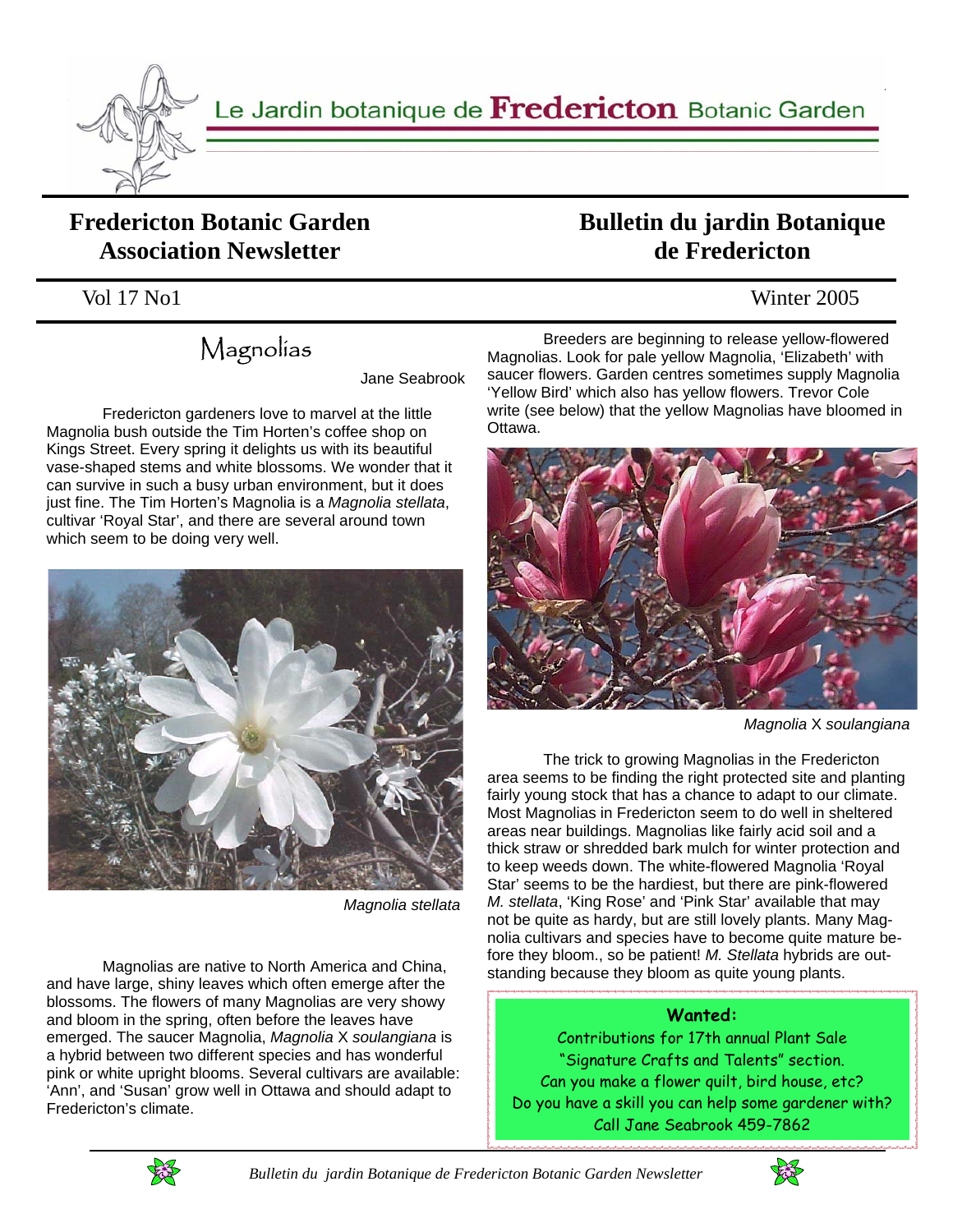

*Magnolia X Loebneri* 

 *Magnolia X Loebneri* 'Leonard Messel' is a coldhardy tree with pink or white, scented flowers. The leaves of this variety turn yellow in the fall. The Magnolia cultivar 'Merrill' flowers when it is a young plant. There is a beautiful white-flowered *M. Kobus* tree on the campus of the Nova Scotia Agricultural College in Truro. It is protected by a Ushaped brick building and the tree stretches to the third story of the building.

 Look in garden centres for these Magnolias. Cornhill Nursery in Anagance, N.B., and Green Village and Scotts Nursery in Fredericton will all have Magnolias for sale next spring.

If you would like to read more about Magnolias, look

#### for:

Signs of Progress

How many of you have admired our new sign at the main Prospect Street entrance?

After promising progress on signage all summer there was some late season activity in November. The result was an attractive and large new sign with our logo and our new colours. It is set in a raised bed that in the summer will contain attractive plantings. Now you can tell your friends what to look for when they come to visit, and passers-by will learn where the Fredericton Botanic Garden is located.

A Garden puzzle since late fall has been the appearance of large wood posts at many key locations. In the spring these will be completed with the addition of location signs directing visitors to the various Garden attractions. By then we also plan to have a number of interpretive signs ready to put up.

A second puzzle has been the stakes around the uphill end of the large pond. These mark the outline of the planned pond extension to include some of the very wet areas on the south and west sides. Even access to the Hal Hinds Memorial Garden is restricted in the spring and at other times when following periods of very wet weather. The changes are planned to incorporate the wettest areas and also to establish an "all weather" access to Hal's Garden.

For the next while enjoy the "winter garden" - the architecture of the trees and shrubs, the contrast of branches and snow, and the many forms that snow and ice can take.

Richard Tarn

For the Site Development Committee

Barrtett, Rosemary. 2002. Magnolias. Firefly Books. 96 pp.(I got my copy at Winners!) Cole, Trevor. April 2004. Magical Magnolias. Canadian Gardening. Pages 76-85.







 *Bulletin du jardin Botanique de Fredericton Botanic Garden Newsletter* 

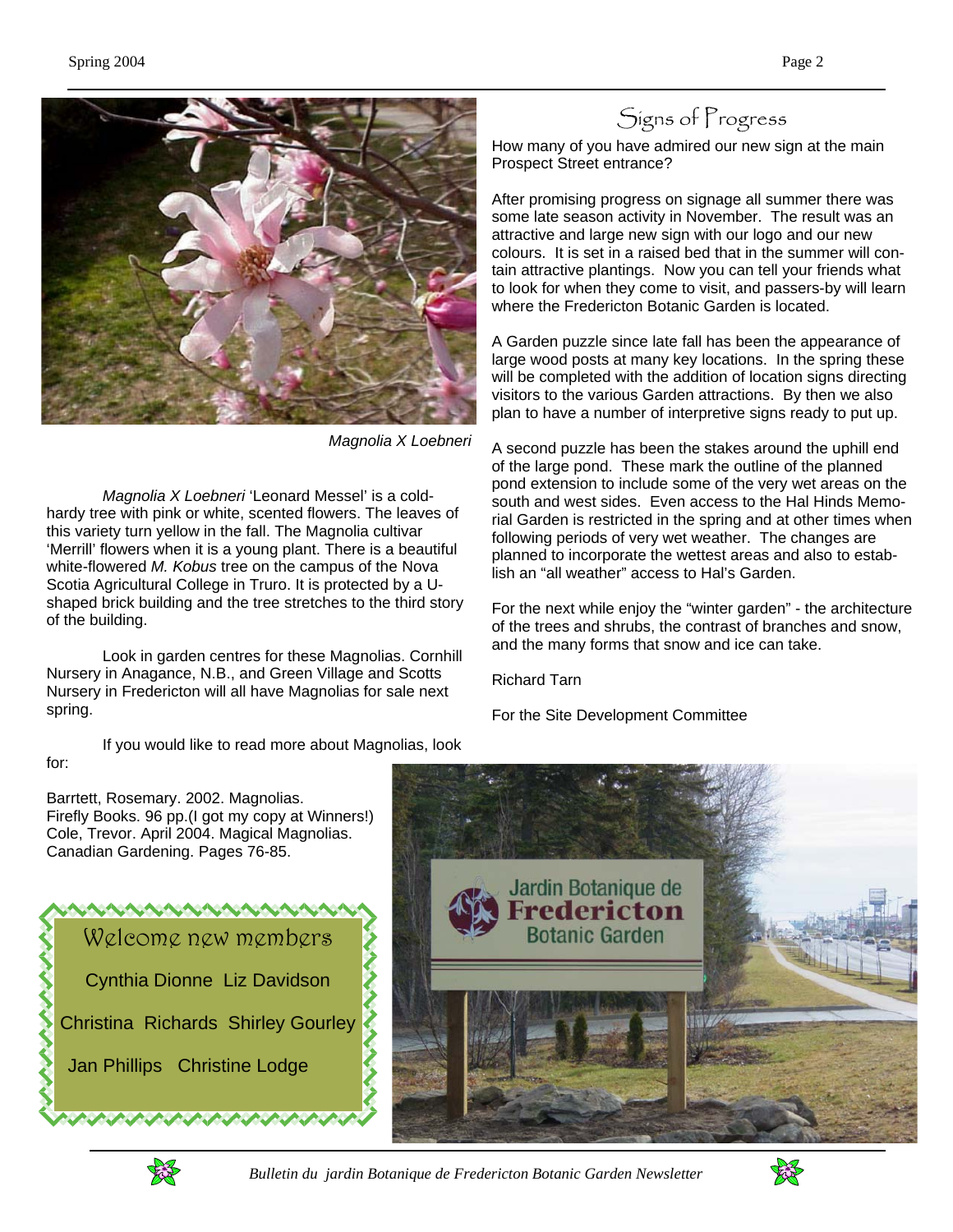## Seedy Saturday

Fredericton Botanic Garden's annual Seedy Saturday will be held at St. Andrew's Presbyterian church hall on Saturday February 26, 2005 from 1 to 4 p.m. We will have interesting seeds for exchange including some pre-chilled seeds from 'Royal Star" Magnolia ready for planting. See our article on Magnolias in this Newsletter issue for more information on Magnolias. Come and see if you can find interesting seed not available elsewhere. The admission charge will be \$2 and this will go to off-set expenses. Refreshments will be served. ALL ARE WELCOME!



**Plan to attend the Annual General Meeting and Silent Auction February 12 2005 at the Centre Communitaire St. Anne Meeting at 1:00 Silent Auction bidding beginning at 12:00** 

## Fundraising Drive

As most of us are aware the FBGA is currently in a fundraising campaign. Many of you have already been approached and have generously donated to the family campaign. The goal of the family campaign is \$100,000. To date you have donated \$88,700 and by the time our solicitation is complete I am confidant that we will pass the \$100,000 goal. To all of you who have so generously contribute please accept our sincere thanks. In particular I would like to thank the volunteers who have acted as canvassers. This is not an easy job but it one that is absolutely essential to the success of the campaign. You have all done a great job, please accept the sincerest thanks from your Board.

In addition to the family campaign the City of Fredericton has donated a total in cash and gifts in kind of \$100,000 a year for a five year period. This is tremendous support by our City Council and demonstrates genuine support for this wonderful project of building a municipal Botanic Garden.

 In addition to the above, the Fundraising Committee has also applied to he Atlantic Canada Opportunities Agency (ACOA) for a \$1,000,000 capital grant through their SCIF program. Mr. John Robison has been leading this charge and has done a tremendous amount of work on our behalf. Thanks John. We are anticipating hearing the outcome of this proposal in the very near future, possibly by the time you read this newsletter.

 As soon as we hear the results of the SCIF proposal the Fundraising Committee will be launching the Public component of the Campaign. This part of the campaign will be approaching the Fredericton Business Community, Charitable Foundations and the general public of Fredericton in search of a total of \$1,500,000. It looks like its going to be a very busy year. Lets all keep our fingers crossed.

# Talks in the Garden

The Talks in the Garden take place at the Resource Centre of the Fredericton Botanic Garden Association on Cameron Court off Hanwell Road.

The talks are held at 7:30 pm and everyone is welcome, light refreshments are served.

#### **Thursday, January 27th**,

Ruth Muldrew will show slides of Daylilies she has hybridized and share information on growing daylilies.